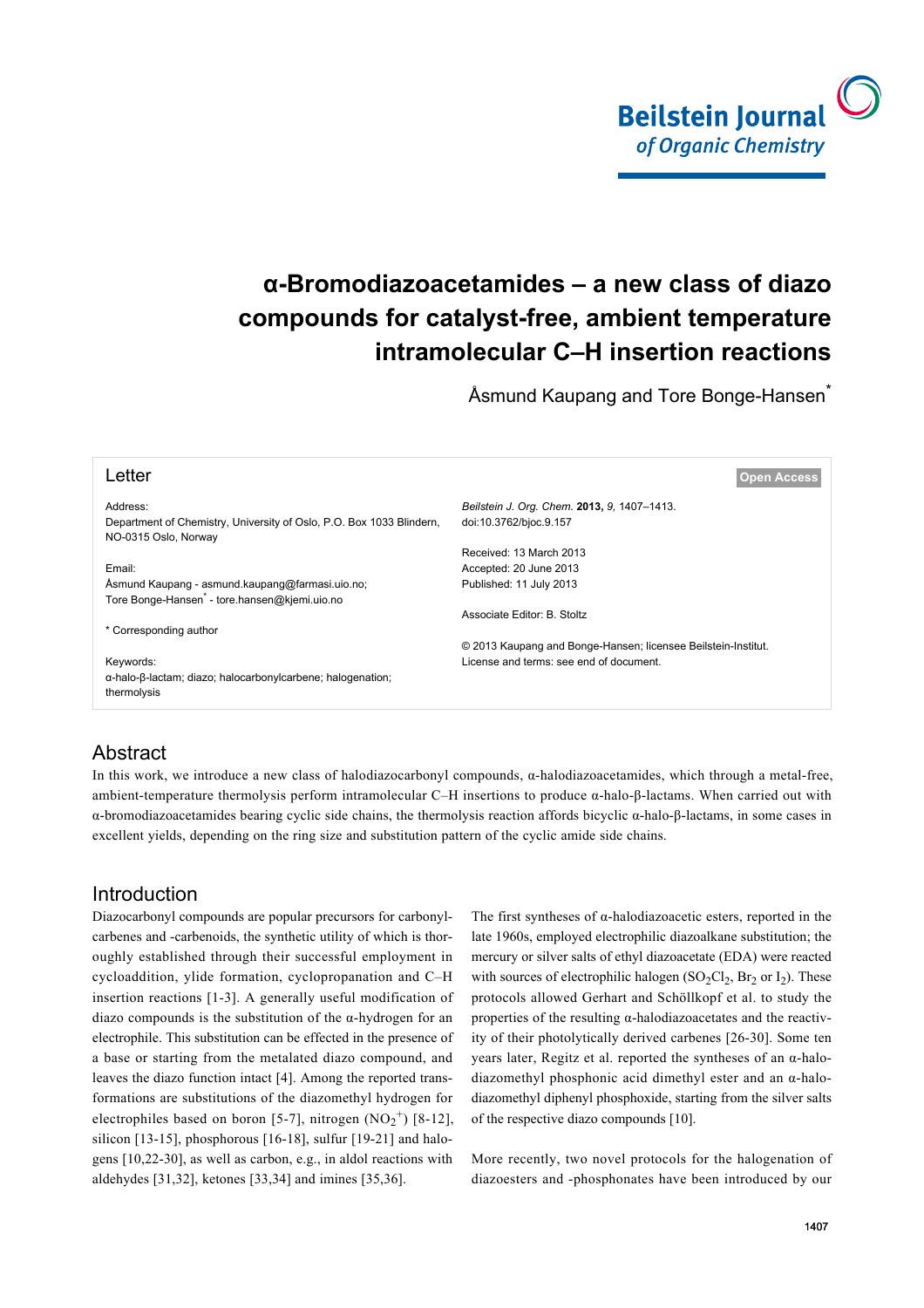group, both employing an *N*-halosuccinimide as the halogen source in combination with either the amidine base 1,8-diazabicyclo[5.4.0]undec-7-ene (DBU) or sodium hydride (NaH). In these reports, the obtained α-halodiazoacetates and α-halodiazophosphonates were successfully applied in dirhodium(II)-catalysed cyclopropanation, and C–H and Si–H insertion reactions [\[37-39\]](#page-5-6).

There are, to the best of our knowledge, no reports in the literature of α-halodiazoacetamides as a substance class. Thus, we wished to expand the substrate scope of one of our published methodologies to encompass the halogenation of diazoacetamides. We report herein the bromination of the diazoacetamides derived from a selection of cyclic secondary amines, using DBU and *N*-bromophthalimide (NBP), as well as an investigation of the ability of the carbenes/carbenoids derived from the resulting α-bromodiazoacetamides to form α-bromo-βlactams.

### **Results**

The diazoacetamides **3a**–**f** were synthesised from α-bromoacetamides **2a**–**f** using a protocol published by Toma et al. [\[40\]](#page-5-7), modified by exchanging the base employed in the original procedure (DBU) for 1,1,3,3-tetramethylguanidine (TMG). The use of TMG allowed for a more convenient, nonaqueous workup, involving the near quantitative removal of the produced TMG-*p*-toluenesulfinate salt [\[41\]](#page-5-8) by filtration of a

diethyl ether dispersion of the crude reaction mixture. This modification thus allowed for gram-scale preparations of the desired diazoacetamides. The α-bromoacetamides were in turn prepared by the acylation of the respective secondary amines **1a**–**f** with bromoacetyl bromide ([Scheme 1](#page-1-0); see [Supporting](#page-4-6) [Information File 1](#page-4-6) for full experimental details). Among the obtained diazoacetamides, **3d** and **3f** were not previously reported. We therefore prepared crystals and resolved their structures by single-crystal X-ray diffraction. The diazoacetamides **3d** and **3f** crystallised as their (*Z*)-rotamers. These data have recently been reported [\[42,43\]](#page-5-9).

The diazoacetamides were brominated at −5 °C with NBP in the presence of DBU and passed through a dry-ice-cooled plug of silica gel with CH<sub>2</sub>Cl<sub>2</sub> (precooled to  $-15$  °C), in order to remove the base and phthalimide. Allowing the solution to warm to ambient temperature effected the thermolysis of the α-bromodiazoacetamides ([Scheme 2\)](#page-1-1). Although we have not determined the exact temperature at which the thermolysis takes place, the α-bromodiazoacetamides will rapidly lose their bright red colour at temperatures above 0 °C.

As can be seen in [Table 1](#page-2-0), the obtained yields of the α-bromo-βlactams **5a**–**f** vary significantly throughout the series. Among the derivatives with aliphatic amide side chains, the yields increase dramatically with ring size ([Table 1](#page-2-0), entries 1–3, products **5a**–**c**), whereas among the derivatives bearing 1,4-hetero-

<span id="page-1-1"></span><span id="page-1-0"></span>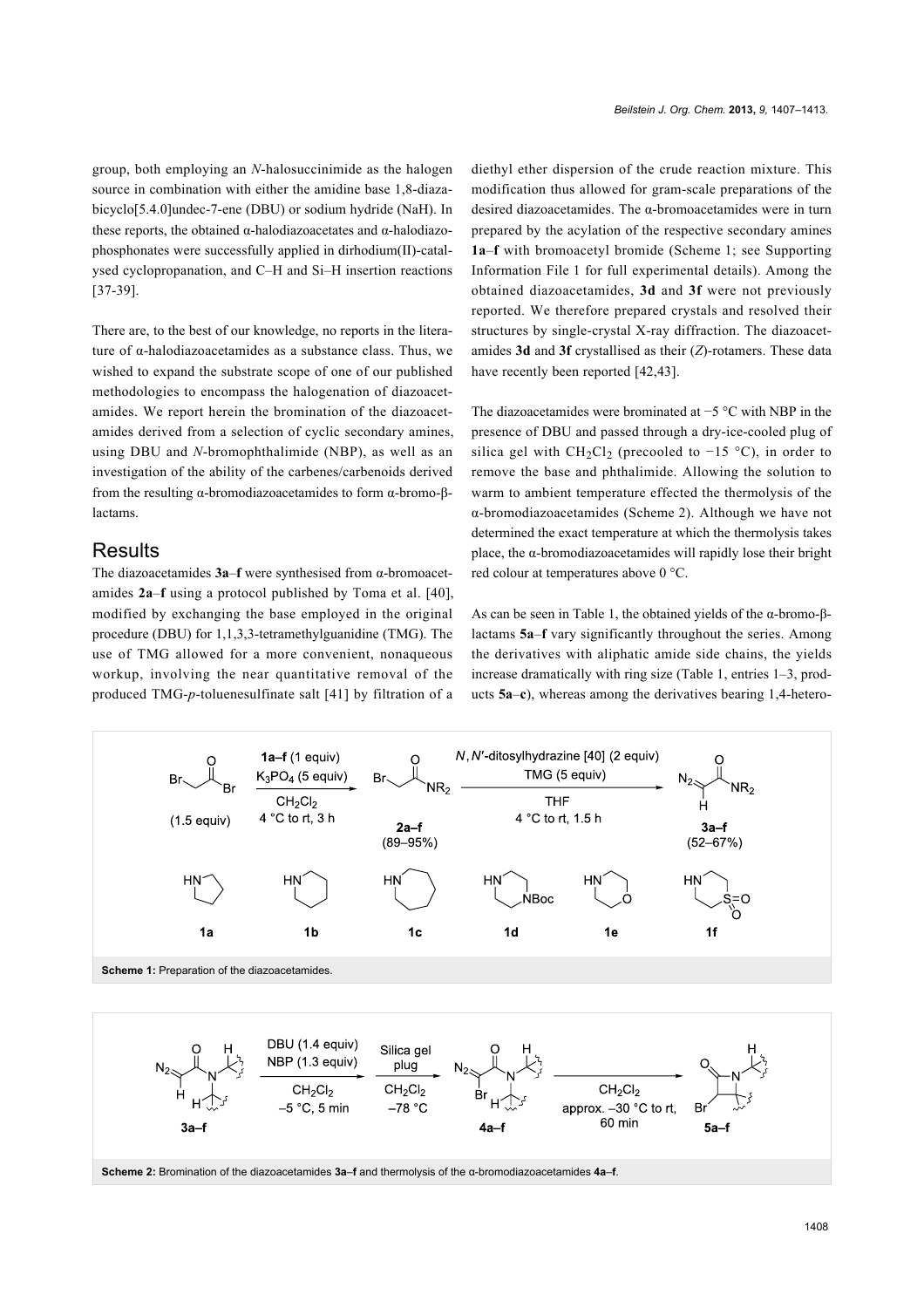| <b>Table 1:</b> Yields <sup>a</sup> of B-lactams 5a–f obtained by thermolysis of d-bromodiazoacetamides 4a–f. |                                             |                           |                                                            |                  |                             |                                     |
|---------------------------------------------------------------------------------------------------------------|---------------------------------------------|---------------------------|------------------------------------------------------------|------------------|-----------------------------|-------------------------------------|
|                                                                                                               |                                             | Yields <sup>a</sup> (%)   |                                                            |                  |                             |                                     |
| Entry                                                                                                         | Product                                     | exo                       | endo                                                       | $exo + endo$     | exo/endo                    | $\alpha, \alpha'$ -dibromoacetamide |
| $\mathbf{1}$                                                                                                  | $\circ$<br>N<br>Br<br>5a                    | $7^{\rm b}$               | $\mathord{\hspace{1pt}\text{--}\hspace{1pt}}^{\mathtt{c}}$ | 7 <sup>b</sup>   | n/a                         | 34                                  |
| $\mathbf 2$                                                                                                   | Q<br>N<br>Br <sup>'</sup><br>5 <sub>b</sub> | $\bf 73$                  | $11$                                                       | 84               | 7:1                         | $\boldsymbol{2}$                    |
| 3                                                                                                             | O<br>N<br>Br<br>5 <sub>c</sub>              | $77$<br>(81) <sup>d</sup> | $16$<br>(13) <sup>d</sup>                                  | $^{93}_{(94)^d}$ | $5:1$<br>(6:1) <sup>d</sup> | trace<br>$(-)$                      |
| 4                                                                                                             | $\circ$<br>N<br>∩<br>Br'<br>ő<br>5d         | 34                        | $\overline{c}$                                             | 36               | 17:1                        | 21                                  |
| $\mathbf 5$                                                                                                   | O<br>N<br>n<br>Br <sup>1</sup><br>5e        | 12                        | $\mathbf{1}$                                               | 13               | 6:1                         | 20                                  |
| 6                                                                                                             | Ω<br>N<br>s=o<br>°o<br>Br'<br>5f            | 14                        | $\ensuremath{\mathsf{3}}$                                  | $17\,$           | 5:1                         | $12 \overline{ }$                   |

<span id="page-2-0"></span>**Table 1:** Yields<sup>a</sup> of β-lactams **5a**–**f** obtained by thermolysis of α-bromodiazoacetamides **4a**–**f**.

aDetermined by <sup>1</sup>H NMR using an internal standard (see [Supporting Information File 1](#page-4-6) for details). <sup>b</sup>Decomposed in CDCl<sub>3</sub> within 48 hours (see [Supporting Information File 1](#page-4-6) for details). <sup>c</sup>Not detected by <sup>1</sup>H NMR. <sup>d</sup>Isolated yield after chromatography. Bromination performed with NBS/DBU.

substituted six-membered rings as side chains, poorer yields are obtained [\(Table 1](#page-2-0), entries 4–6, products **5d**–**f**). The latter result could possibly be viewed as an expression of the deactivation of the C–H bonds β to the *N*-methylene groups of the amide [\[44\]](#page-5-10). With the exception of the piperazine derivative **5d**, the observed diastereomeric ratio in the β-lactam products was approximately 6:1, favouring the diastereomer in which the bromine atom and the ring fragment are in a *trans* relationship (hereafter referred to as *exo*-**5a**–**f**). The stereochemistry of the obtained β-lactams was determined based on the previously published NMR data for *endo*/*exo*-**5b** [\[45\],](#page-5-11) as well as on the characteristic magnitude of the couplings and chemical shift values of the α-protons of the *endo*/*exo* stereoisomers [\[46-49\]](#page-5-12).

The high-yielding C–H insertions ([Table 1,](#page-2-0) entries 2–3, products **5b**,**c**) proceed cleanly and with few byproducts (see the NMR spectra of the crude reaction mixtures containing **5b**,**c** in

[Supporting Information File 1\)](#page-4-6). In contrast, in the lower yielding reactions, a byproduct that could be routinely identified was the corresponding  $\alpha, \alpha'$ -dibromoacetamide, the origin of which remains unclear. Due to the overlap of signals from the amide side chains in the starting materials and those of eventual dimeric products, the extent of formation of carbene dimers was not possible to determine from the crude <sup>1</sup>H NMR spectra.

As can be interpreted from [Table 1](#page-2-0), the dominant reaction pathway in the high-yielding reactions [\(Table 1,](#page-2-0) entries 2–3), is apparently the intramolecular C–H insertion to form a β-lactam. The preferential formation of intramolecular products from *N*,*N*'-disubstituted diazoacetamides, as compared to diazoacetates has previously been rationalised in terms of the proximity of the side chain C–H bonds to the carbene centre [\[50-52\]](#page-5-13). The greater ease with which the  $\alpha$ -bromocarbene amide can insert into the C–H bonds of the larger rings (cf. the increase in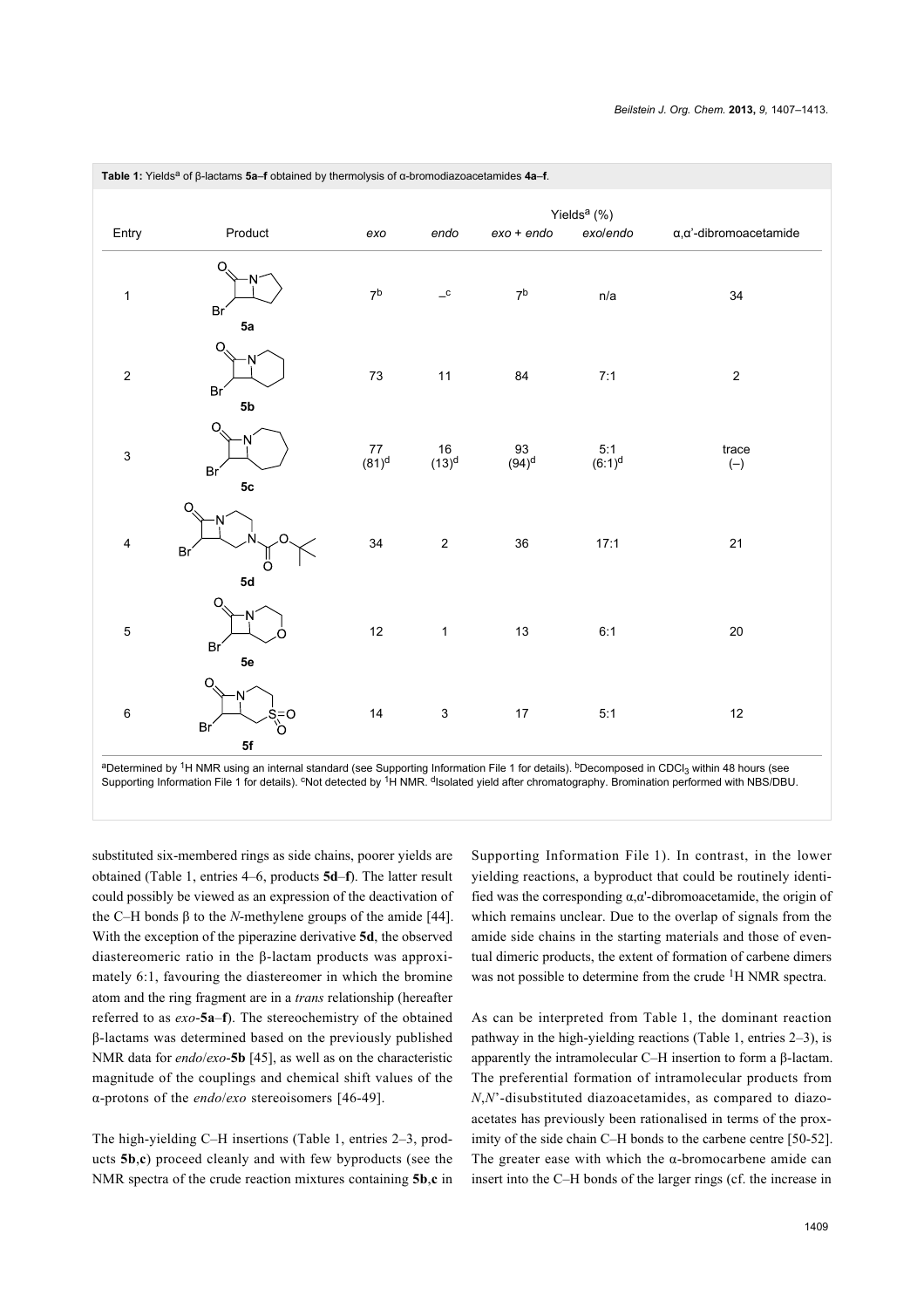yields of products **5a**, **5b** and **5c**) suggests that the proximity and/or conformational flexibility of the C–H fragment is of importance.

The α-bromo-β-lactam **5b** and its α-chloro-analogue have previously been prepared by Johansson et al. in 61% [\[45\]](#page-5-11) and 53–54% yield [\[53,54\]](#page-5-14), respectively, by the thermolysis of α-dihalo(phenylmercury)acetamides in bromobenzene under reflux: a reaction that plausibly occurs with a free halocarbonylcarbene or a mercury carbenoid as intermediate [\[45,55,56\].](#page-5-11) In the case of the α-bromo-β-lactam **5b**, the authors reported an *exo-*diastereoselectivity of 5.25:1. In order to compare the reactivity of other halides in the  $\alpha$ -position, we prepared and thermolysed the α-chloro- and α-iodo analogues of **4d** (see results in Table 5.1 in [Supporting Information File 1\)](#page-4-6) [\[57\]](#page-5-15). In analogy to the results of Johansson et al., the α-chloro analogue afforded a lower yield of the corresponding α-chloro-β-lactam. In the case of the  $\alpha$ -iodo analogue, the surprisingly low yield obtained may be due to decomposition during the chromatographic step, as indicated by a change in colour from red to purple, possibly owing to the formation of  $I_2$ .

In a broader context, related examples of carbene/carbenoid C–H insertions to form β-lactams exist in the literature, in which the α-substituent on the carbene carbon varies (see below). The α-phenyl analogue of β-lactam **5b** has previously been prepared by carbene C–H insertion. In these reports, the base-promoted decomposition of a hydrazone and subsequent thermolysis of the diazo compound in, e.g., toluene under reflux, afforded the bicyclic α-phenyl-β-lactam in up to 60% yield (6:1/*exo:endo*) [\[58-60\]](#page-5-16). Axten et al. also prepared the α-phenyl-analogues of **5a**, **5c** and **5e**, as well as an azocane (heptamethyleneimine) derivative. The yields of the obtained β-lactams were, however, not reported [\[60\].](#page-5-17)

#### Dirhodium(II) catalysis

Comparing with results obtained using dirhodium(II) catalysis, the α-H-analogue of the azepane derivative **5c** was prepared in 67% yield by Doyle et al. from **3d** [\[61\]](#page-5-18). They could also prepare the analogous azocane-derived α-H-β-lactam in 45% yield, accompanied by a 22% yield of the  $\alpha$ -H- $\gamma$ -lactam. Interestingly, the dirhodium(II)-catalysed methylene C–H insertion reactions of the smaller cyclic derivatives **3a**, **3b** and **3e**, were unsuccessful [\[61\].](#page-5-18) For comparison with the thermolytic reaction, we tested the performance of a small series of dirhodium(II)-catalysts in the intramolecular C–H insertion that forms **5b**. Our best result was obtained with the electron-rich dirhodium(II) carboxamidate Rh<sub>2</sub>(cap)<sub>4</sub>, affording a 44% combined yield with a 6:1 *exo*/*endo* ratio (versus 84% combined yield, 7:1 *exo*/*endo*, in the thermolysis; see Table 5.2 in [Supporting Information](#page-4-6) [File 1](#page-4-6) for details). Furthermore, we observed a correlation

between the electron-donating ability of the dirhodium(II) catalyst and the obtained yield of the β-lactam **5d** (see Table 5.2 in [Supporting Information File 1](#page-4-6)). In our hands, the more stabilised carbenoid afforded the best result, suggesting that the intramolecular C–H insertion reaction was favoured by a less reactive carbenoid. This result may provide insight into why the formation of the bicyclic system is achieved starting from the α-*bromo*diazoacetamide **4c**, but not from the α-H diazoacetamide **3c** [\[61\]](#page-5-18) (see Discussion on the carbene-stabilising effect of halogens below) employing an electronically comparable dirhodium(II) carboxamidate catalyst  $(Rh_2(cap)<sub>4</sub>$  versus  $Rh<sub>2</sub>(S-MEPY)<sub>4</sub>$ ).

## **Discussion Thermolysis**

To the best of our knowledge, only one previous account of the synthetic application of a thermolysis of a halodiazocarbonyl compound can be found in the literature. In this report the thermolysis of an α-bromodiazoketone was successfully employed in an intramolecular cyclopropanation reaction [\[62\].](#page-5-19) Historically, the thermolysis of diazocarbonyl compounds has been carried out under reflux [\[63-66\],](#page-5-20) although examples of low temperature and ambient temperature thermolysis can be found in the case of more labile diazo compounds [\[14,22,23,67\]](#page-4-7). Recent examples of thermolyses of diazocarbonyl compounds, include the preparation of arylcyclopropanes (cyclopropanation) and α-arylamino esters (N–H insertion) by thermolysis of aryldiazoacetates in trifluorotoluene under reflux [\[68,69\]](#page-6-0). In terms of their application in synthesis, the need for prolonged heating may have narrowed the substrate scope of thermolysis reactions considerably, contributing to the limited number of reports of catalyst-free thermolyses of diazo compounds in the literature. In comparison, the capability of the α-bromodiazoacetamides to thermolyse at ambient temperature without the use of a metal catalyst, offers the reactivity of the bromocarbene amides under genuinely mild reaction conditions.

## Halocarbonyl carbenes and carbene/ carbenoid stabilisation

In their ground state, the halocarbonyl carbenes derived from halodiazoamides are, in analogy with those derived from halodiazoesters, predicted by theory to be singlet carbenes [\[70\]](#page-6-1). Furthermore, in analogy to α-bromoethoxycarbonyl carbene [\[28,30,71\],](#page-5-21) they should be electrophilic carbenes. An important modulator of carbene electrophilicity is the stabilising effect of π-donation from a substituent on the carbene carbon into the vacant carbene 2p-orbital. This effect is predicted by theory, as well as observed experimentally [\[28,30,71-73\]](#page-5-21). The degree of stabilisation exerted by a bromine substituent has been quantified in the scale of carbenic reactivity, introduced by R. A. Moss [\[71\].](#page-6-2) The increased stabilisation of  $\alpha$ -bromocarboethoxy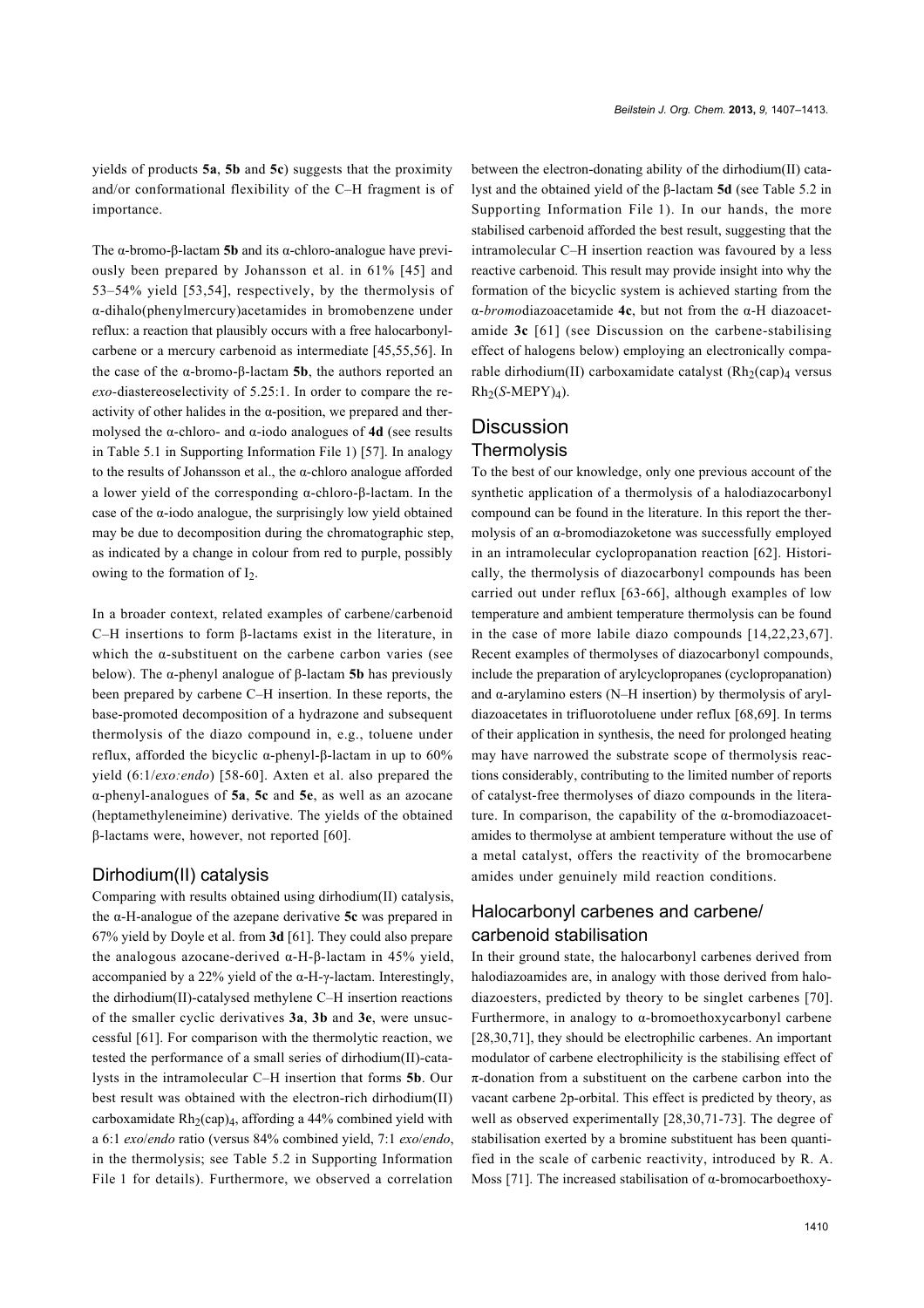carbene as compared to α-H-carboethoxycarbene, is apparent in its increased propensity towards reaction with the more electron-rich of the available reaction partners, a propensity which has traditionally been quantified by the ratios of cyclopropanation of increasingly substituted ethylenes [\[28,30,71\]](#page-5-21). More recently, a two-dimensional carbenic reactivity surface has been established by Brinker and co-workers. Unfortunately, no halocarbonylcarbene has yet been included in these studies [\[73\]](#page-6-3).

The donation of electron density to the vacant carbenoid 2p orbital, has also been a topic in the paradigm of dirhodium(II) catalysis, in which the electron-donating ability of the catalyst ligands correlates to the observed selectivity of the dirhodium(II) carbenoid. Thus, in analogy to the preference for more highly substituted ethylenes, in a case where only C–H insertion is viable, a highly stabilised dirhodium(II) carbenoid shows increased selectivity among the possible C–H insertion partners. For alkanes, the following order of preference is observed:  $R_3CH > R_2CH_2 > RCH_3$  [\[2,74-76\]](#page-4-8). The order of reactivity of the C–H bonds reflects the varying abilities of the  $CH<sub>n</sub>$  carbons to stabilise the build-up of positive charge as the incipient electrophilic carbene/carbenoid 2p orbital attacks the C–H σ-bonding orbital of the substrate. Consequently, C–H bonds vicinal to heteroatoms are activated for insertion [\[44,77\]](#page-5-10). The observed selectivity of the more stabilised carbenoids is attributed to the donation of electron density from the 4d orbitals of the dirhodium(II) complex to the vacant carbenoid 2p orbital [\[76,78-81\]](#page-6-4), which attenuates its electrophilicity. This effect is analogous to the increased selectivity conferred by π-donation from a halogen substituent on the carbene carbon (see above) [\[28,30,71,81-84\]](#page-5-21).

#### Future perspectives

A pronounced goal in the previously published syntheses of the piperidine-derived bicyclic β-lactams, analogues of **5b**, was to develop a model system for the synthesis of β-lactam antibiotics [\[58,85\]](#page-5-16). In this vein, the metal-independent character of the presented thermolysis of α-bromodiazoacetamides makes the transformation compatible with late-stage synthesis in medicinal chemistry. Additionally, in a preparative context, the formation of α-bromo-β-lactams such as **5b,c** using thermolysis is advantageous; **5c** could be conveniently prepared in excellent isolated yields from **3c**, without the use of expensive catalysts, inert atmosphere or anhydrous conditions.

### **Conclusion**

We have demonstrated the halogenation of a series of diazoacetamides and the ambient temperature thermolysis of the resulting α-halodiazoacetamides. The synthetic utility of the α-bromodiazoacetamides has been demonstrated in the preparation of bicyclic α-bromo-β-lactams. In the cases where C–H insertion is conformationally favoured, the α-bromo-β-lactams were obtained in good to excellent yields.

# Supporting Information

#### <span id="page-4-6"></span>Supporting Information File 1

Detailed experimental procedures and physical data for the obtained products.

[\[http://www.beilstein-journals.org/bjoc/content/](http://www.beilstein-journals.org/bjoc/content/supplementary/1860-5397-9-157-S1.pdf) [supplementary/1860-5397-9-157-S1.pdf\]](http://www.beilstein-journals.org/bjoc/content/supplementary/1860-5397-9-157-S1.pdf)

### Acknowledgements

The authors wish to thank senior engineer Dr. Osamu Sekiguchi for the recording of mass-spectrometry data, Professor Carl-Henrik Gørbitz for assistance with the X-ray crystallography, and Dr. Tor Erik Kristensen, Dr. Christian Schnaars and Dr. Martin Hennum for their competent input and advice throughout the preparation of this manuscript.

### References

- <span id="page-4-0"></span>1. Ye, T.; McKervey, M. A. *Chem. Rev.* **1994,** *94,* 1091–1160. [doi:10.1021/cr00028a010](http://dx.doi.org/10.1021%2Fcr00028a010)
- <span id="page-4-8"></span>2. Doyle, M. P.; McKervey, M. A.; Ye, T. *Modern Catalytic Methods for Organic Synthesis with Diazo Compounds: From Cyclopropanes to Ylides;* John Wiley & Sons: New York, NY, 1998.
- 3. Doyle, M. P.; Duffy, R.; Ratnikov, M.; Zhou, L. *Chem. Rev.* **2010,** *110,* 704–724. [doi:10.1021/cr900239n](http://dx.doi.org/10.1021%2Fcr900239n)
- <span id="page-4-1"></span>4. Fink, J.; Regitz, M. *Synthesis* **1985,** 569–585. [doi:10.1055/s-1985-34147](http://dx.doi.org/10.1055%2Fs-1985-34147)
- <span id="page-4-2"></span>5. Arthur, M. P.; Baceiredo, A.; Bertrand, G. *J. Am. Chem. Soc.* **1991,** *113,* 5856–5857. [doi:10.1021/ja00015a046](http://dx.doi.org/10.1021%2Fja00015a046)
- 6. Ansorge, A.; Brauer, D. J.; Bürger, H.; Hagen, T.; Pawelke, G. *Angew. Chem., Int. Ed. Engl.* **1993,** *32,* 384–385. [doi:10.1002/anie.199303841](http://dx.doi.org/10.1002%2Fanie.199303841) *Angew. Chem.* **1993,** *105,* 429–430. [doi:10.1002/ange.19931050319](http://dx.doi.org/10.1002%2Fange.19931050319)
- 7. Weber, L.; Wartig, H. B.; Stammler, H.-G.; Neumann, B. *Organometallics* **2001,** *20,* 5248–5250. [doi:10.1021/om010588y](http://dx.doi.org/10.1021%2Fom010588y)
- <span id="page-4-3"></span>8. Schöllkopf, U.; Schäfer, H. *Angew. Chem., Int. Ed. Engl.* **1965,** *4,* 358. [doi:10.1002/anie.196503581](http://dx.doi.org/10.1002%2Fanie.196503581) *Angew. Chem.* **1965,** *77,* 379. [doi:10.1002/ange.19650770808](http://dx.doi.org/10.1002%2Fange.19650770808)
- 9. Schöllkopf, U.; Tonne, P.; Schäfer, H.; Markusch, P. *Justus Liebigs Ann. Chem.* **1969,** *722,* 45–51. [doi:10.1002/jlac.19697220107](http://dx.doi.org/10.1002%2Fjlac.19697220107)
- <span id="page-4-5"></span>10. Regitz, M.; Weber, B.; Eckstein, U. *Liebigs Ann. Chem.* **1979,** 1002–1019. [doi:10.1002/jlac.197919790711](http://dx.doi.org/10.1002%2Fjlac.197919790711)
- 11.O'Bannon, P. E.; Dailey, W. P. *Tetrahedron Lett.* **1989,** *30,* 4197–4200. [doi:10.1016/S0040-4039\(01\)80688-2](http://dx.doi.org/10.1016%2FS0040-4039%2801%2980688-2)
- 12. Ivanova, O. A.; Yashin, N. V.; Averina, E. B.; Grishin, Yu. K.; Kuznetsova, T. S.; Zefirov, N. S. *Russ. Chem. Bull.* **2001,** *50,* 2101–2105. [doi:10.1023/A:1015045216923](http://dx.doi.org/10.1023%2FA%3A1015045216923)
- <span id="page-4-4"></span>13.Schöllkopf, U.; Frasnelli, H. *Angew. Chem., Int. Ed. Engl.* **1970,** *9,* 301–302. [doi:10.1002/anie.197003011](http://dx.doi.org/10.1002%2Fanie.197003011) *Angew. Chem.* **1970,** *82,* 291. [doi:10.1002/ange.19700820705](http://dx.doi.org/10.1002%2Fange.19700820705)
- <span id="page-4-7"></span>14. Maas, G.; Brueckmann, R. *J. Org. Chem.* **1985,** *50,* 2801–2802. [doi:10.1021/jo00215a049](http://dx.doi.org/10.1021%2Fjo00215a049)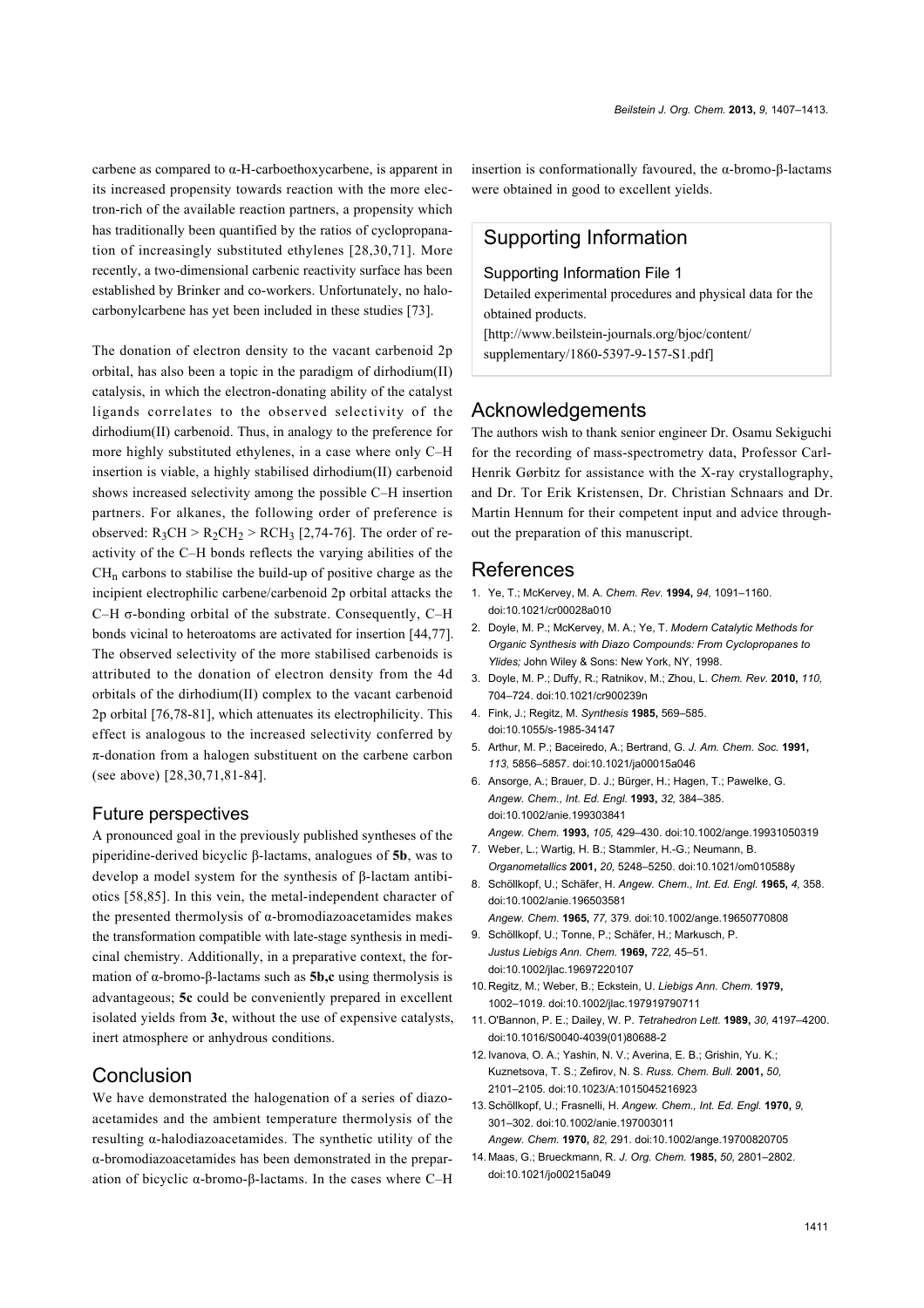- 15.Austin, W. F.; Zhang, Y.; Danheiser, R. L. *Tetrahedron* **2008,** *64,* 915–925. [doi:10.1016/j.tet.2007.10.113](http://dx.doi.org/10.1016%2Fj.tet.2007.10.113)
- <span id="page-5-0"></span>16.Baceiredo, A.; Bertrand, G.; Sicard, G. *J. Am. Chem. Soc.* **1985,** *107,* 4781–4783. [doi:10.1021/ja00302a032](http://dx.doi.org/10.1021%2Fja00302a032)
- 17. Nees, H.-J.; Keller, H.; Facklam, T.; Herrmann, A.; Welsch, J.; Bergsträßer, U.; Heydt, H.; Regitz, M. *J. Prakt. Chem.* **1993,** *335,* 589–598. [doi:10.1002/prac.19933350704](http://dx.doi.org/10.1002%2Fprac.19933350704)
- 18.Krysiak, J.; Lyon, C.; Baceiredo, A.; Gornitzka, H.; Mikolajczyk, M.; Bertrand, G. *Chem.–Eur. J.* **2004,** *10,* 1982–1986. [doi:10.1002/chem.200305722](http://dx.doi.org/10.1002%2Fchem.200305722)
- <span id="page-5-1"></span>19. Weiss, R.; Handke, M.; Reichel, S.; Hampel, F. *Z. Naturforsch., B: Chem. Sci.* **1998,** *53b,* 599–619.
- 20. Cuevas-Yañez, E.; Muchowski, J. M.; Cruz-Almanza, R. *Tetrahedron Lett.* **2004,** *45,* 2417–2419. [doi:10.1016/j.tetlet.2004.01.074](http://dx.doi.org/10.1016%2Fj.tetlet.2004.01.074)
- 21.Wagner, T.; Lange, J.; Grote, D.; Sander, W.; Schaumann, E.; Adiwidjaja, G.; Adam, A.; Kopf, J. *Eur. J. Org. Chem.* **2009,** 5198–5207. [doi:10.1002/ejoc.200900482](http://dx.doi.org/10.1002%2Fejoc.200900482)
- 22. Closs, G. L.; Coyle, J. J. *J. Am. Chem. Soc.* **1962,** *84,* 4350. [doi:10.1021/ja00881a034](http://dx.doi.org/10.1021%2Fja00881a034)
- 23. Closs, G. L.; Coyle, J. J. *J. Am. Chem. Soc.* **1965,** *87,* 4270–4279. [doi:10.1021/ja00947a010](http://dx.doi.org/10.1021%2Fja00947a010)
- 24.Bussey, R. J.; Neuman, R. C., Jr. *J. Org. Chem.* **1969,** *34,* 1323–1327. [doi:10.1021/jo01257a026](http://dx.doi.org/10.1021%2Fjo01257a026)
- 25.Fridman, A.; Kolobov, N.; Zalesov, V.; Sivkova, M. *Zh. Org. Khim.* **1974,** *10,* 884–885.
- <span id="page-5-5"></span>26.Gerhart, F.; Schöllkopf, U.; Schumacher, H. *Angew. Chem., Int. Ed. Engl.* **1967,** *6,* 74–75. [doi:10.1002/anie.196700742](http://dx.doi.org/10.1002%2Fanie.196700742) *Angew. Chem.* **1967,** *79,* 50. [doi:10.1002/ange.19670790106](http://dx.doi.org/10.1002%2Fange.19670790106)
- 27.Schöllkopf, U.; Gerhart, F.; Reetz, M.; Frasnelli, H.; Schumacher, H. *Justus Liebigs Ann. Chem.* **1968,** *716,* 204–206. [doi:10.1002/jlac.19687160129](http://dx.doi.org/10.1002%2Fjlac.19687160129)
- <span id="page-5-21"></span>28.Schöllkopf, U.; Reetz, M. *Tetrahedron Lett.* **1969,** *10,* 1541–1544. [doi:10.1016/S0040-4039\(01\)87939-9](http://dx.doi.org/10.1016%2FS0040-4039%2801%2987939-9)
- 29.Schöllkopf, U.; Rieber, N. *Chem. Ber.* **1969,** *102,* 488–493. [doi:10.1002/cber.19691020216](http://dx.doi.org/10.1002%2Fcber.19691020216)
- 30. Reetz, M.; Schöllkopf, U.; Bánhidai, B. *Justus Liebigs Ann. Chem.* **1973,** 599–610. [doi:10.1002/jlac.197319730409](http://dx.doi.org/10.1002%2Fjlac.197319730409)
- <span id="page-5-2"></span>31.Xiao, F.; Liu, Y.; Wang, J. *Tetrahedron Lett.* **2007,** *48,* 1147–1149. [doi:10.1016/j.tetlet.2006.12.062](http://dx.doi.org/10.1016%2Fj.tetlet.2006.12.062)
- 32.Trost, B. M.; Malhotra, S.; Fried, B. A. *J. Am. Chem. Soc.* **2009,** *131,* 1674–1675. [doi:10.1021/ja809181m](http://dx.doi.org/10.1021%2Fja809181m)
- <span id="page-5-3"></span>33.Schöllkopf, U.; Bánhidai, B.; Frasnelli, H.; Meyer, R.; Beckhaus, H. *Justus Liebigs Ann. Chem.* **1974,** *11,* 1767–1783. [doi:10.1002/jlac.197419741106](http://dx.doi.org/10.1002%2Fjlac.197419741106)
- 34.Benfatti, F.; Yilmaz, S.; Cozzi, P. G. *Adv. Synth. Catal.* **2009,** *351,* 1763–1767. [doi:10.1002/adsc.200900435](http://dx.doi.org/10.1002%2Fadsc.200900435)
- <span id="page-5-4"></span>35. Jiang, N.; Wang, J. *Tetrahedron Lett.* **2002,** *43,* 1285–1287. [doi:10.1016/S0040-4039\(01\)02375-9](http://dx.doi.org/10.1016%2FS0040-4039%2801%2902375-9)
- 36.Kantam, M. L.; Balasubrahmanyam, V.; Kumar, K. B. S.; Venkanna, G. T.; Figueras, F. *Adv. Synth. Catal.* **2007,** *349,* 1887–1890. [doi:10.1002/adsc.200600597](http://dx.doi.org/10.1002%2Fadsc.200600597)
- <span id="page-5-6"></span>37.Bonge, H. T.; Pintea, B.; Hansen, T. *Org. Biomol. Chem.* **2008,** *6,* 3670–3672. [doi:10.1039/b814374a](http://dx.doi.org/10.1039%2Fb814374a)
- 38.Bonge, H. T.; Hansen, T. *Synthesis* **2009,** 91–96. [doi:10.1055/s-0028-1083272](http://dx.doi.org/10.1055%2Fs-0028-1083272)
- 39.Schnaars, C.; Hansen, T. *Org. Lett.* **2012,** *14,* 2794–2797. [doi:10.1021/ol3010276](http://dx.doi.org/10.1021%2Fol3010276)
- <span id="page-5-7"></span>40.Toma, T.; Shimokawa, J.; Fukuyama, T. *Org. Lett.* **2007,** *9,* 3195–3197. [doi:10.1021/ol701432k](http://dx.doi.org/10.1021%2Fol701432k)
- <span id="page-5-8"></span>41.Kaupang, Å.; Görbitz, C. H.; Bonge-Hansen, T. *Acta Crystallogr., Sect. C: Cryst. Struct. Commun.* **2013,** *69,* in press. [doi:10.1107/S0108270113015011](http://dx.doi.org/10.1107%2FS0108270113015011)
- <span id="page-5-9"></span>42.Kaupang, Å.; Görbitz, C. H.; Hansen, T. *Acta Crystallogr., Sect. E: Struct. Rep. Online* **2010,** *66,* o1299. [doi:10.1107/S1600536810016211](http://dx.doi.org/10.1107%2FS1600536810016211)
- 43.Kaupang, Å.; Görbitz, C. H.; Hansen, T. *Acta Crystallogr., Sect. E: Struct. Rep. Online* **2011,** *67,* o1844–o1845. [doi:10.1107/S1600536811023774](http://dx.doi.org/10.1107%2FS1600536811023774)
- <span id="page-5-10"></span>44. Davies, H. M. L.; Yang, J. *Adv. Synth. Catal.* **2003,** *345,* 1133–1138. [doi:10.1002/adsc.200303089](http://dx.doi.org/10.1002%2Fadsc.200303089)
- <span id="page-5-11"></span>45. Johansson, N. G.; Åkermark, B. *Acta Chem. Scand.* **1971,** *25,* 1927–1929. [doi:10.3891/acta.chem.scand.25-1927](http://dx.doi.org/10.3891%2Facta.chem.scand.25-1927)
- <span id="page-5-12"></span>46.Kagan, H. B.; Basselier, J.-J.; Luche, J.-L. *Tetrahedron Lett.* **1964,** *5,* 941–948. [doi:10.1016/S0040-4039\(00\)90411-8](http://dx.doi.org/10.1016%2FS0040-4039%2800%2990411-8)
- 47.Barrow, K. D.; Spotswood, T. M. *Tetrahedron Lett.* **1965,** *6,* 3325–3335. [doi:10.1016/S0040-4039\(01\)89203-0](http://dx.doi.org/10.1016%2FS0040-4039%2801%2989203-0)
- 48. McMillan, I.; Stoodley, R. J. *Tetrahedron Lett.* **1966,** *7,* 1205–1210. [doi:10.1016/S0040-4039\(00\)72394-X](http://dx.doi.org/10.1016%2FS0040-4039%2800%2972394-X)
- 49. Decazes, J.; Luche, J. L.; Kagan, H. B. *Tetrahedron Lett.* **1970,** *11,* 3661–3664. [doi:10.1016/S0040-4039\(01\)98555-7](http://dx.doi.org/10.1016%2FS0040-4039%2801%2998555-7)
- <span id="page-5-13"></span>50. Rando, R. R. *J. Am. Chem. Soc.* **1970,** *92,* 6706–6707. [doi:10.1021/ja00725a091](http://dx.doi.org/10.1021%2Fja00725a091)
- 51. Rando, R. R. *J. Am. Chem. Soc.* **1972,** *94,* 1629–1631. [doi:10.1021/ja00760a033](http://dx.doi.org/10.1021%2Fja00760a033)
- 52.Tomioka, H.; Kondo, M.; Izawa, Y. *J. Org. Chem.* **1981,** *46,* 1090–1094. [doi:10.1021/jo00319a010](http://dx.doi.org/10.1021%2Fjo00319a010)
- <span id="page-5-14"></span>53. Johansson, N. G. *Acta Chem. Scand.* **1973,** *27,* 1417–1420. [doi:10.3891/acta.chem.scand.27-1417](http://dx.doi.org/10.3891%2Facta.chem.scand.27-1417)
- 54.Åkermark, B.; Byström, S.; Florin, E.; Johansson, N.-G.; Lagerlund, I. *Acta Chem. Scand., Ser. B* **1974,** *28,* 375–376. [doi:10.3891/acta.chem.scand.28b-0375](http://dx.doi.org/10.3891%2Facta.chem.scand.28b-0375)
- 55.Seyferth, D.; Burlitch, J. M.; Dertouzos, H.; Simmons, H. D., Jr. *J. Organomet. Chem.* **1967,** *7,* 405–413. [doi:10.1016/S0022-328X\(00\)85362-0](http://dx.doi.org/10.1016%2FS0022-328X%2800%2985362-0)
- 56.Seyferth, D. *Acc. Chem. Res.* **1972,** *5,* 65–74. [doi:10.1021/ar50050a004](http://dx.doi.org/10.1021%2Far50050a004)
- <span id="page-5-15"></span>57.Kaupang, Å., Intramolecular C–H insertion reactions of α-bromodiazoacetamides. M.Sc. Thesis, University of Oslo, Norway, 2010. <http://hdl.handle.net/10852/12702>
- <span id="page-5-16"></span>58. Corey, E. J.; Felix, A. M. *J. Am. Chem. Soc.* **1965,** *87,* 2518–2519. [doi:10.1021/ja01089a055](http://dx.doi.org/10.1021%2Fja01089a055)
- 59.Earle, R. H.; Hurst, D. T.; Viney, M. *J. Chem. Soc. C* **1969,** 2093–2098. [doi:10.1039/J39690002093](http://dx.doi.org/10.1039%2FJ39690002093)
- <span id="page-5-17"></span>60.Axten, J. M.; Krim, L.; Kung, H. F.; Winkler, J. D. *J. Org. Chem.* **1998,** *63,* 9628–9629. [doi:10.1021/jo982214t](http://dx.doi.org/10.1021%2Fjo982214t)
- <span id="page-5-18"></span>61. Doyle, M. P.; Kalinin, A. V. *Synlett* **1995,** 1075–1076. [doi:10.1055/s-1995-5176](http://dx.doi.org/10.1055%2Fs-1995-5176)
- <span id="page-5-19"></span>62.Balci, M.; Schalenbach, R.; Vogel, E. *Angew. Chem., Int. Ed. Engl.* **1981,** *20,* 809–811. [doi:10.1002/anie.198108091](http://dx.doi.org/10.1002%2Fanie.198108091) *Angew. Chem.* **1981,** *93,* 816–818. [doi:10.1002/ange.19810930932](http://dx.doi.org/10.1002%2Fange.19810930932)
- <span id="page-5-20"></span>63. Dave, V.; Warnhoff, E. W. *Org. React.* **1970,** *18,* 217–401. [doi:10.1002/0471264180.or018.03](http://dx.doi.org/10.1002%2F0471264180.or018.03)
- 64.Burke, S. D.; Grieco, P. A. *Org. React.* **1979,** *26,* 361–475. [doi:10.1002/0471264180.or026.02](http://dx.doi.org/10.1002%2F0471264180.or026.02)
- 65.Schöllkopf, U.; Wiskott, E. *Justus Liebigs Ann. Chem.* **1966,** *694,* 44–55. [doi:10.1002/jlac.19666940107](http://dx.doi.org/10.1002%2Fjlac.19666940107)